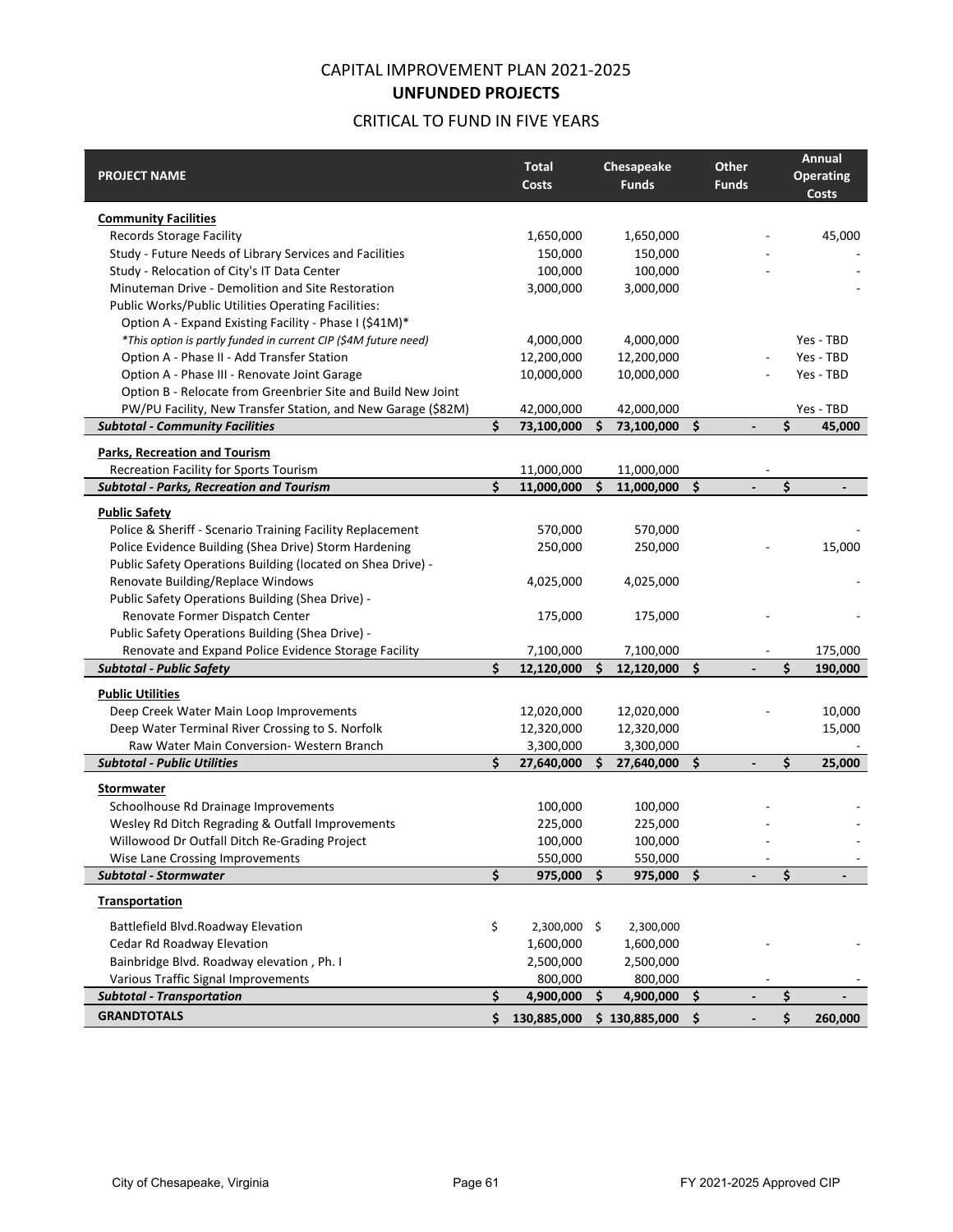## CAPITAL IMPROVEMENT PLAN 2021-2025

#### **UNFUNDED PROJECTS**

#### OTHER PROJECTS

| <b>UNFUNDED PROJECT NAME</b><br>(Non-Critical)                     |    | <b>Total</b><br>Cost |    | Chesapeake<br><b>Funds</b> |     | Other<br><b>Funds</b> | Annual<br><b>Operating Costs</b> |
|--------------------------------------------------------------------|----|----------------------|----|----------------------------|-----|-----------------------|----------------------------------|
| <b>Parks, Recreation &amp; Tourism</b>                             |    |                      |    |                            |     |                       |                                  |
| Centerville Park Phase III - Dog Park, Bike Park, Rec. Courts      |    | 1,500,000            |    | 1,500,000                  |     |                       |                                  |
| Centerville Park Phase IV - Community Center                       |    | 15,000,000           |    | 15,000,000                 |     |                       | 840,000                          |
| Deep Creek Park Phase II - Fields, Athletic Lighting, Picnic Areas |    | 6,800,000            |    | 6,800,000                  |     |                       | 200,000                          |
| Deep Creek Park Phase III - Recreational Fields and Courts         |    | 6,500,000            |    | 6,500,000                  |     |                       | 200,000                          |
| Deep Creek Park Phase IV - Community Center                        |    | 15,000,000           |    | 15,000,000                 |     |                       | 840,000                          |
| <b>Subtotal - Parks, Recreation &amp; Tourism</b>                  | Ś. | 44,800,000           | Ś. | 44,800,000                 | \$  |                       | \$<br>2,080,000                  |
| <b>Public Safety</b>                                               |    |                      |    |                            |     |                       |                                  |
| Renovation of Fire Station #14                                     |    | 400,000              |    | 400,000                    |     |                       |                                  |
| New Fire Station #17                                               |    | 5,680,000            |    | 5,680,000                  |     |                       | 1,400,000                        |
| New Fire Station #18                                               |    | 5,185,000            |    | 5,185,000                  |     |                       | 1,400,000                        |
| <b>Relocate Fentress Fire Station #6</b>                           |    | 5,700,000            |    | 5,700,000                  |     |                       | 40,000                           |
| <b>Subtotal - Public Safety</b>                                    | Ś  | 16,965,000           | Ś. | 16,965,000                 | \$  |                       | \$<br>2,840,000                  |
| <b>Public Utilities</b>                                            |    |                      |    |                            |     |                       |                                  |
| Drum Point Creek Crossing                                          |    | 3,640,000            |    | 3,640,000                  |     |                       | 2,000                            |
| Sanitary Sewer Force Main Interconnections City Wide               |    | 12,000,000           |    | 12,000,000                 |     |                       | 50,000                           |
| <b>Gum Rd. Water Connections</b>                                   |    | 3,478,000            |    | 3,478,000                  |     |                       | 2,000                            |
| South Central 36" Water Transmission Main (phase 2-Airport south)  |    | 26,000,000           |    | 26,000,000                 |     |                       | 25,000                           |
| Money Point River Crossing Water Main                              |    | 4,350,000            |    | 4,350,000                  |     |                       | 2,000                            |
| St. Brides Water Supply                                            |    | 2,900,000            |    | 2,900,000                  |     |                       |                                  |
| Pleasant Grove Parkway Water Line                                  |    | 32,000,000           |    | 32,000,000                 |     |                       | 15,000                           |
| George Washington Hwy. Waterline Replacement                       |    | 26,275,000           |    | 26,275,000                 |     |                       | 15,000                           |
| <b>Williams Tract Water Line</b>                                   |    | 43,625,000           |    | 43,625,000                 |     |                       | 29,000                           |
| <b>Subtotal - Public Utilities</b>                                 |    | \$154,268,000        |    | \$154,268,000              | \$  |                       | \$<br>140,000                    |
| Stormwater                                                         |    |                      |    |                            |     |                       |                                  |
| <b>Flood Control Projects</b>                                      |    |                      |    |                            |     |                       |                                  |
| Camelot Area Drainage Improvements Phase II                        |    | 1,200,000            |    | 1,200,000                  |     |                       |                                  |
| Flagg Road Area Drainage Improvements                              |    | 2,480,000            |    | 2,480,000                  |     |                       |                                  |
| Georgetown Area Pipe System Replacement & Upgrade                  |    | 2,000,000            |    | 2,000,000                  |     |                       |                                  |
| <b>Subtotal - Stormwater</b>                                       | \$ | 5,680,000            | \$ | 5,680,000                  | -\$ |                       | \$                               |

Continued on next page.